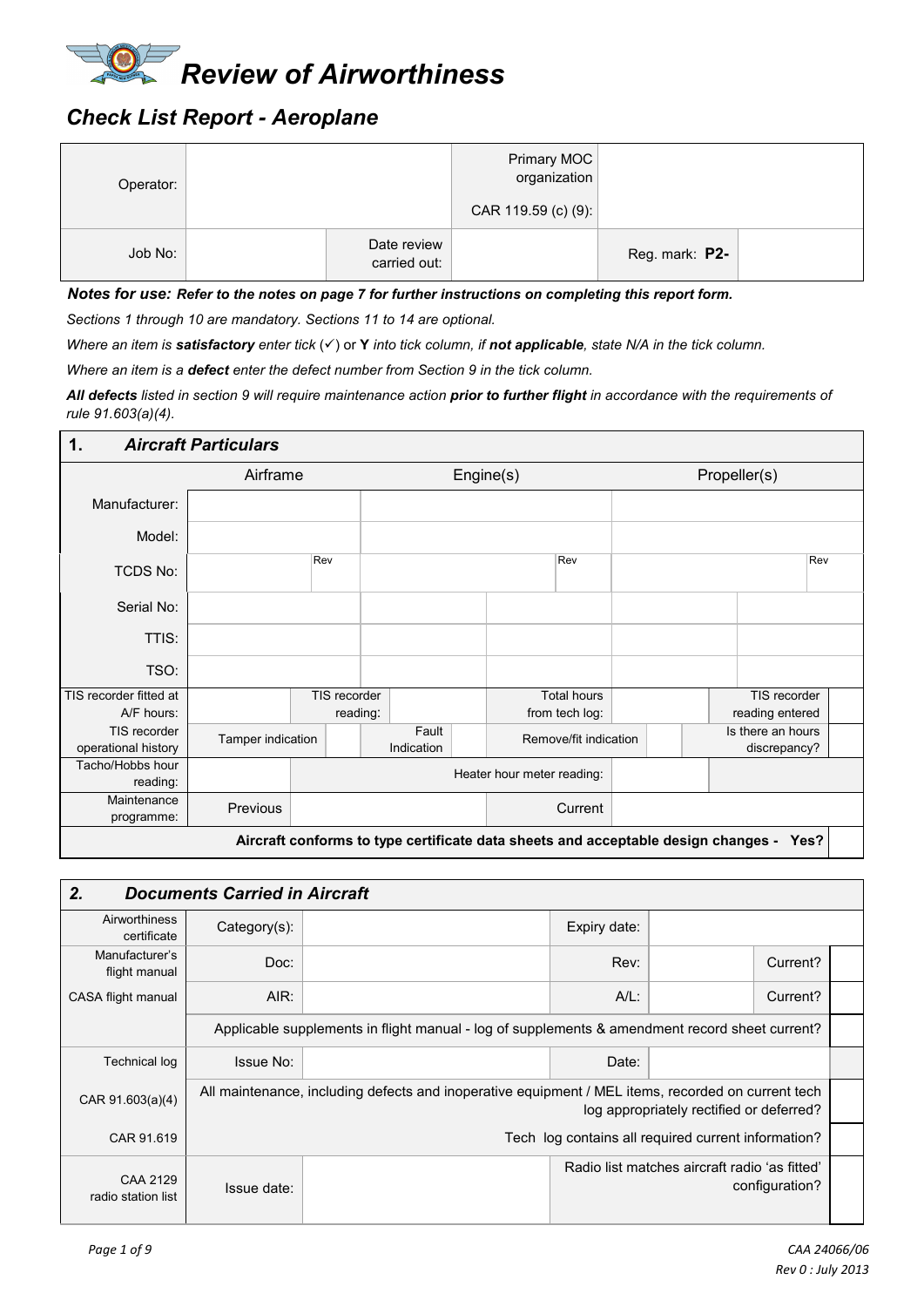| weight & balance<br>record     | Date last weighed:<br>Issue date:                                   |                           | Current per logbook? |                             |  |
|--------------------------------|---------------------------------------------------------------------|---------------------------|----------------------|-----------------------------|--|
|                                |                                                                     | Matches aircraft logbook? |                      | Within limits and accurate? |  |
| Certificate of<br>Registration | Must be carried on P2 registered aircraft operating outside of PNG. |                           |                      | Carried?                    |  |

| 3.                      | <b>Maintenance Logbooks</b>                                       |                                                                                                                                                                                                    | <b>CAA logbooks?</b> |  |  |  |
|-------------------------|-------------------------------------------------------------------|----------------------------------------------------------------------------------------------------------------------------------------------------------------------------------------------------|----------------------|--|--|--|
|                         | If not using CAA logbooks, identify<br>which logbooks being used: |                                                                                                                                                                                                    |                      |  |  |  |
| 3.1                     | <b>Aircraft Logbook</b>                                           | Leading particulars recorded correctly?                                                                                                                                                            |                      |  |  |  |
| $91.605(g)(1)$ &<br>(2) | Maintenance programme                                             | Aircraft Maintenance Program used is correctly identified and<br>approved.? AND Person responsible for scheduling the<br>maintenance is clearly identified in the Approved Maintenance<br>Program? |                      |  |  |  |
| 91.605(a)               |                                                                   | All due maintenance performed at intervals specified?                                                                                                                                              |                      |  |  |  |
|                         |                                                                   | Any ICAs for mods / role equipment included in programme?                                                                                                                                          |                      |  |  |  |
|                         |                                                                   | Escalation requirements being met?                                                                                                                                                                 |                      |  |  |  |
| 43.103(a)(4)            | <b>Operational Flight Checks</b>                                  | Carried out and correctly recorded?                                                                                                                                                                |                      |  |  |  |
| 43.69(c)                | <b>Maintenance records</b>                                        | Accurate, correctly recorded and completed?                                                                                                                                                        |                      |  |  |  |
| 43.69                   |                                                                   | Transferred from tech log?                                                                                                                                                                         |                      |  |  |  |
| 43.105                  | <b>Releases to service</b>                                        | All correctly completed, recorded and certified?                                                                                                                                                   |                      |  |  |  |
| 43.113                  | <b>Duplicate Inspections</b>                                      | All carried out when required, recorded and certified?                                                                                                                                             |                      |  |  |  |
| Section 5               | <b>CAA required inspections</b>                                   | All applicable checks / inspections carried out and recorded?                                                                                                                                      |                      |  |  |  |
| 91.605(e)               | Radio station<br>Alt sys & reporting equip                        | SSR transponder<br>П                                                                                                                                                                               | ELT                  |  |  |  |
|                         | <b>ELT</b> battery                                                | ELT remote battery<br>Compass swing                                                                                                                                                                | First aid kit        |  |  |  |
|                         | Fire Extinguisher(s)<br>Floatation equipment                      | CO Detector                                                                                                                                                                                        | C of G/Weighing      |  |  |  |
|                         | <b>Manufacturer's inspections</b>                                 | Special inspections carried out and recorded?                                                                                                                                                      |                      |  |  |  |
|                         |                                                                   | Calendar inspections carried out and recorded?                                                                                                                                                     |                      |  |  |  |
|                         |                                                                   | Aging aircraft program requirements carried out and recorded?                                                                                                                                      |                      |  |  |  |
|                         | Out of phase maintenance                                          | All carried out and recorded?                                                                                                                                                                      |                      |  |  |  |
| Section 6               | <b>Lifed / TBO components</b>                                     | Airworthiness Limitations all recorded and within limits?                                                                                                                                          |                      |  |  |  |
|                         |                                                                   | Manufacturers TBOs all recorded and within limits?                                                                                                                                                 |                      |  |  |  |
|                         |                                                                   | Operator's TBOs all recorded and within limits?                                                                                                                                                    |                      |  |  |  |
|                         |                                                                   | Any variations to approved maint. programme within limits?                                                                                                                                         |                      |  |  |  |
| Section 7               | <b>Weight &amp; Balance</b>                                       | Summary correct? (refer also section 2 of checklist)                                                                                                                                               |                      |  |  |  |
| $91.605(e)(9)$ & (10)   |                                                                   |                                                                                                                                                                                                    |                      |  |  |  |

|                                                                                     |                            |                                               | Engine | Prop |
|-------------------------------------------------------------------------------------|----------------------------|-----------------------------------------------|--------|------|
|                                                                                     |                            |                                               | R      | R    |
| 3.2<br><b>Engine &amp; Prop. Logbooks</b> - Leading particulars recorded correctly? |                            |                                               |        |      |
| 91.605(a)<br>Maintenance programme                                                  |                            | Maintenance programme identified              |        |      |
|                                                                                     |                            | Maintenance performed at intervals specified? |        |      |
| 43.69                                                                               | Maintenance records        | Accurate, correctly recorded and completed?   |        |      |
| 43.105                                                                              | <b>Releases to service</b> | All correctly recorded and certified?         |        |      |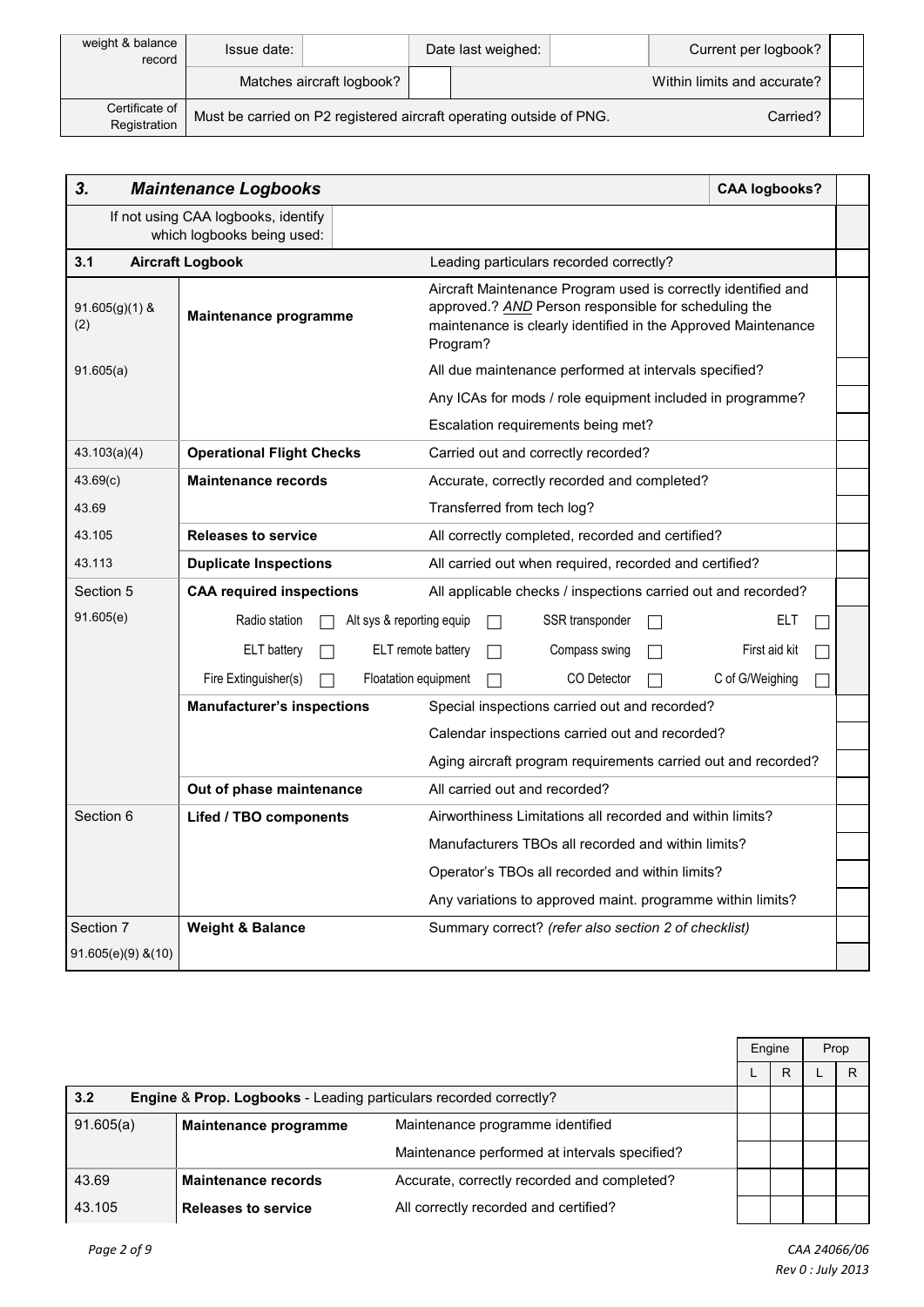| 43.113    | <b>Duplicate inspections</b>       | Carried out, recorded and certified?                              |  |  |
|-----------|------------------------------------|-------------------------------------------------------------------|--|--|
| 43.115    | <b>Engine performance checks</b>   | Performed and recorded per manufacturer's<br>requirements?        |  |  |
| Section 3 | <b>Product and component lives</b> | All recorded and within limits (including overhaul)?              |  |  |
| 43.115    |                                    | Propeller calendar inspections Performed and recorded per AC?     |  |  |
| Section 4 | ADs (including prop gov.)          | All current $&$ applicable $-$<br>assessed, recorded & certified? |  |  |
|           | ADs (repetitive)                   | All current & applicable -<br>assessed, recorded & certified?     |  |  |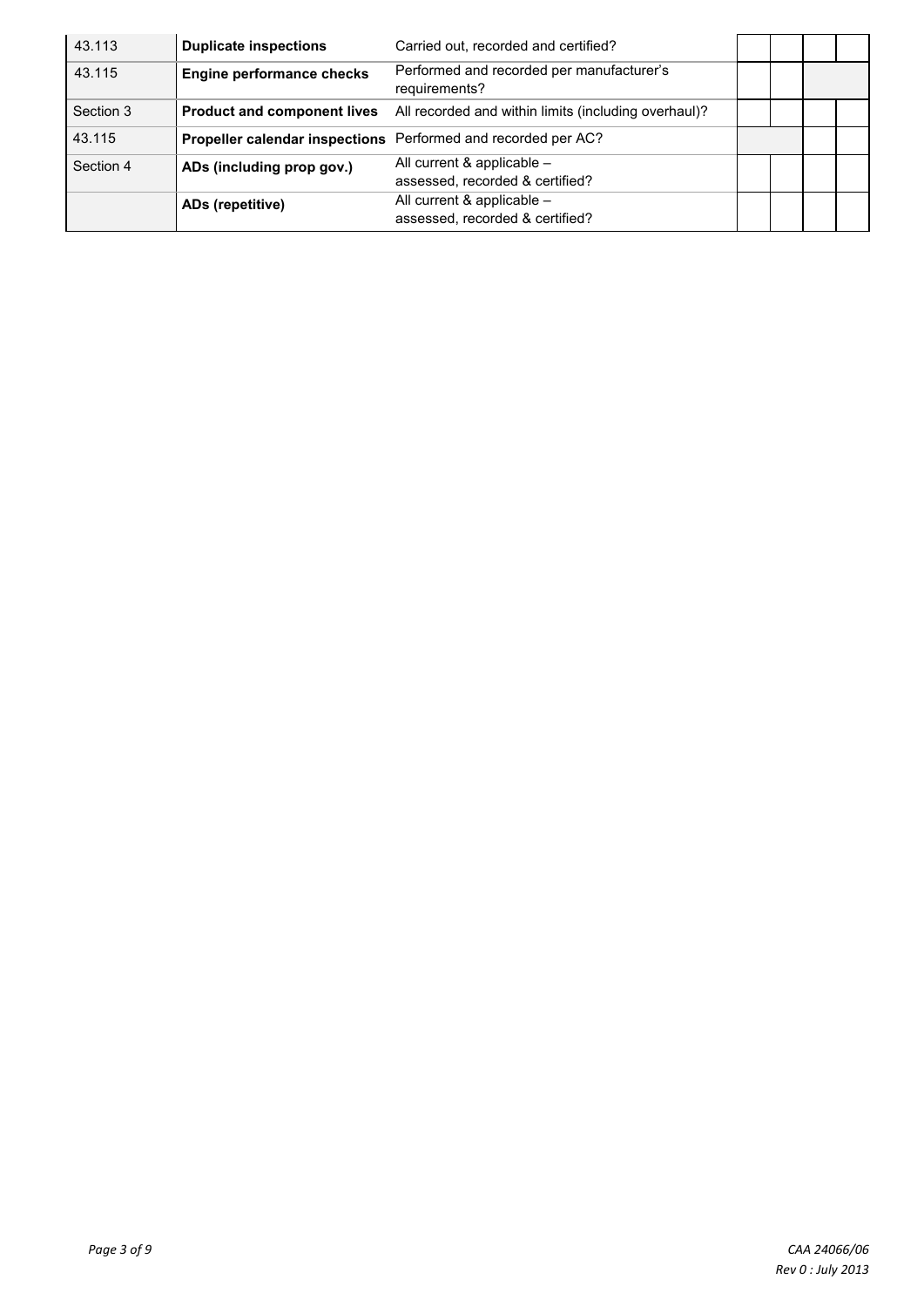| 3.3<br>Aircraft Airworthiness Directives, Aircraft Modification, Engine and Propeller Installations |                                                |                                                                                                                      |  |  |  |  |  |  |
|-----------------------------------------------------------------------------------------------------|------------------------------------------------|----------------------------------------------------------------------------------------------------------------------|--|--|--|--|--|--|
| Section 1                                                                                           | <b>ADs</b>                                     | All current & applicable to the aircraft assessed, recorded & certified?                                             |  |  |  |  |  |  |
| Section 2                                                                                           | <b>Manufacturers' service</b><br>information   | All maintenance performed or assessed in response to manufacturer's<br>service information recorded?                 |  |  |  |  |  |  |
| Section 3                                                                                           | Local mods, role equip, &<br><b>STCs</b>       | All currently installed onto the aircraft and its components appropriately<br>recorded? (refer also section 5 below) |  |  |  |  |  |  |
| Section 4                                                                                           | <b>Engines &amp; props. installed</b> Current? |                                                                                                                      |  |  |  |  |  |  |
| Section 5                                                                                           | <b>Repetitive ADs</b>                          | All current & applicable to the aircraft assessed, recorded & certified?                                             |  |  |  |  |  |  |

*4. Part 39 – Airworthiness Directive Status (Review all Airframe, Engines, Propeller/Rotor & Component ADs)*

| Note: The Inspection Authorization Holder must check       |                     |
|------------------------------------------------------------|---------------------|
| and ensure that the operator/owner of the aircraft has a   |                     |
| proper AD monitoring system in place and is effective. All | <b>IA Comments:</b> |
| CASA PNG ADs and State of Design ADs must be               |                     |
| tracked including all repeat ADs.                          |                     |

| 5.                       | <b>Modifications / Repairs recorded since the last Review (state NIL if none done since last review)</b>            |                      |                                     |  |
|--------------------------|---------------------------------------------------------------------------------------------------------------------|----------------------|-------------------------------------|--|
| Mod / Repair<br>Ref. No. | Description                                                                                                         | Date<br>incorporated | Release to service<br>AMEL/auth no. |  |
|                          |                                                                                                                     |                      |                                     |  |
|                          |                                                                                                                     |                      |                                     |  |
|                          |                                                                                                                     |                      |                                     |  |
|                          |                                                                                                                     |                      |                                     |  |
|                          |                                                                                                                     |                      |                                     |  |
|                          |                                                                                                                     |                      |                                     |  |
|                          |                                                                                                                     |                      |                                     |  |
|                          |                                                                                                                     |                      |                                     |  |
|                          |                                                                                                                     |                      |                                     |  |
|                          |                                                                                                                     |                      |                                     |  |
|                          | All mods & repairs correctly recorded and certified ,with applicable technical data iaw Part 21 App.C stated?       |                      |                                     |  |
|                          | If these requires ICAs - have ICAs been included into the Maint. Programme & identified in Logbook refer Section 3? |                      |                                     |  |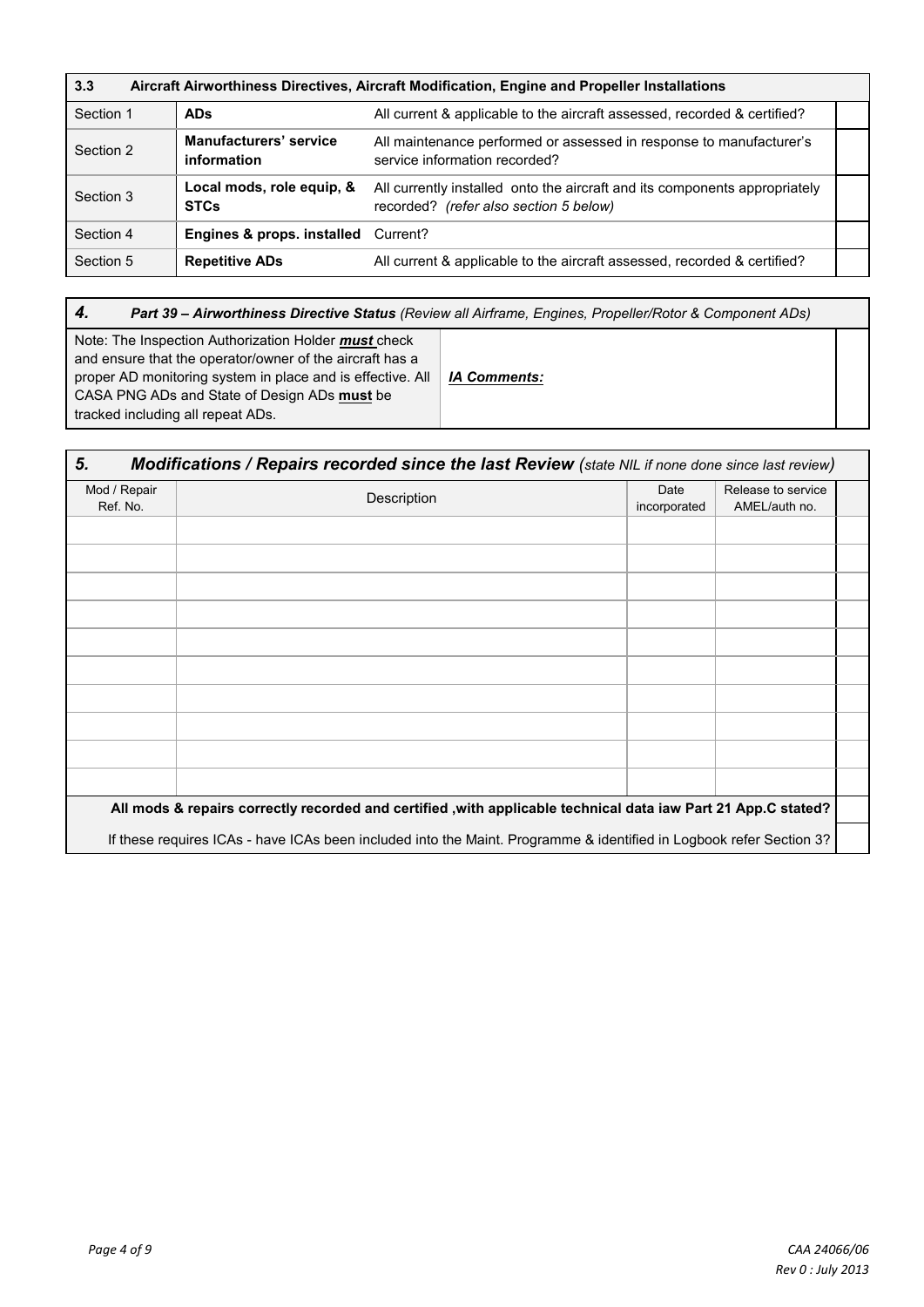| 6.  |                              |       | <b>Aircraft Physical Inspection</b>                                   |                                                         |                                                                                             |       |                         |       |
|-----|------------------------------|-------|-----------------------------------------------------------------------|---------------------------------------------------------|---------------------------------------------------------------------------------------------|-------|-------------------------|-------|
|     |                              | Satis |                                                                       | Satis                                                   |                                                                                             | Satis |                         | Satis |
|     | Fuselage                     |       | <b>Control Surfaces</b>                                               |                                                         | Systems                                                                                     |       | Power plant             |       |
|     | Wings                        |       | Controls                                                              |                                                         | Avionics                                                                                    |       | <b>Propellers</b>       |       |
|     | Empennage                    |       | Cabin/cockpit                                                         |                                                         | Electrics                                                                                   |       | Modifications           |       |
|     | Landing Gear                 |       | Instrument Panel                                                      |                                                         | Safety Equipment                                                                            |       | Refer remarks over page |       |
| 6.1 |                              |       | General Condition Inspection - aircraft is in satisfactory condition? |                                                         |                                                                                             |       |                         |       |
| 6.2 | <b>Inoperative Equipment</b> |       |                                                                       |                                                         | Physical check that placarding is correct?                                                  |       |                         |       |
| 6.3 |                              |       | Overhaul and finite life components                                   |                                                         | Physical check/verification, where practicable, of serial no's correct?                     |       |                         |       |
| 6.4 |                              |       | <b>Aircraft Identification and Placards</b>                           | Type Certification ID plate fitted per 21.109?          |                                                                                             |       |                         |       |
|     |                              |       |                                                                       | Aircraft markings correct per 47.101?                   |                                                                                             |       |                         |       |
|     |                              |       |                                                                       | Stainless steel identification plate fitted per 47.121? |                                                                                             |       |                         |       |
|     |                              |       |                                                                       |                                                         | Placards required by Part 26, Part 91, and flight manual (including<br>supplements) fitted? |       |                         |       |

| $\overline{7}$ .<br><b>Part 91 Subpart F-Instruments and Equipment Requirements</b> |                                                               |  |  |  |  |  |  |
|-------------------------------------------------------------------------------------|---------------------------------------------------------------|--|--|--|--|--|--|
| 91.503                                                                              | Location of instrument and equipment                          |  |  |  |  |  |  |
| 91.505                                                                              | Seating and restraints                                        |  |  |  |  |  |  |
| 91.507                                                                              | Passenger information signs                                   |  |  |  |  |  |  |
| 91.509                                                                              | Minimum instruments and equipment                             |  |  |  |  |  |  |
| 91.511                                                                              | Night instruments and equipment                               |  |  |  |  |  |  |
| 91.513                                                                              | VFR communication equipment                                   |  |  |  |  |  |  |
| 91.515                                                                              | Communication and navigation equipment - VFR over water       |  |  |  |  |  |  |
| 91.517                                                                              | IFR instruments and equipment                                 |  |  |  |  |  |  |
| 91.519                                                                              | IFR communication and navigation equipment                    |  |  |  |  |  |  |
| 91.521                                                                              | Category II and III precision approach equipment              |  |  |  |  |  |  |
| 91.523                                                                              | Emergency equipment                                           |  |  |  |  |  |  |
| 91.525                                                                              | Flights over water                                            |  |  |  |  |  |  |
| 91.527                                                                              | Aircraft operations on water                                  |  |  |  |  |  |  |
| 91.529                                                                              | Emergency locator transmitter                                 |  |  |  |  |  |  |
| 91.531                                                                              | Oxygen indicators                                             |  |  |  |  |  |  |
| 91.533                                                                              | Oxygen for non-pressurised aircraft                           |  |  |  |  |  |  |
| 91.535                                                                              | Oxygen for pressurised aircraft                               |  |  |  |  |  |  |
| 91.541                                                                              | SSR transponder and altitude reporting equipment              |  |  |  |  |  |  |
| 91.543                                                                              | Altitude alerting system or device - turbojet or turbofan     |  |  |  |  |  |  |
| 91.545                                                                              | Assigned altitude indicator                                   |  |  |  |  |  |  |
|                                                                                     | Required instruments and equipment fitted and airworthy. Yes? |  |  |  |  |  |  |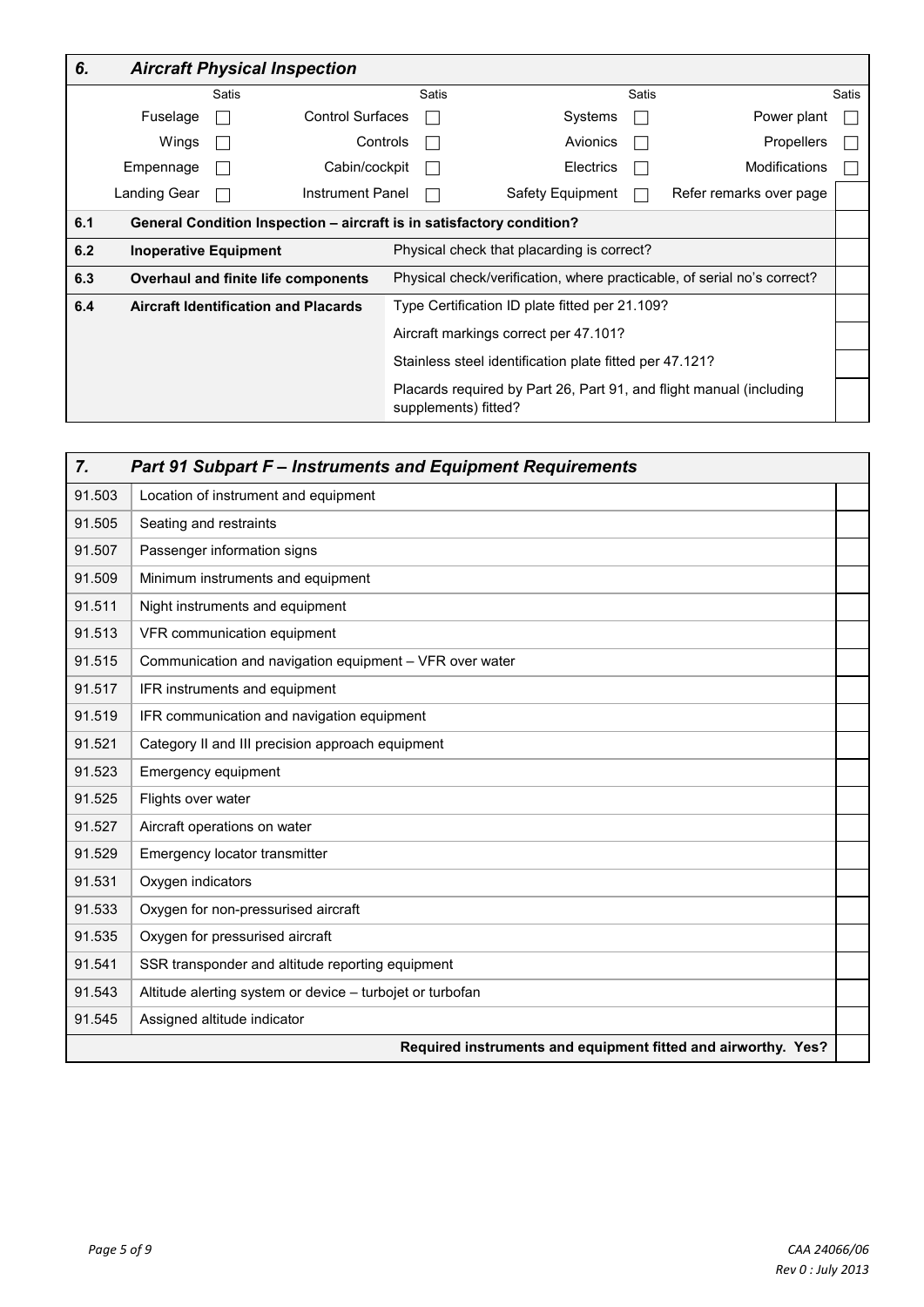| 8. | <b>Remarks</b> | Extra page(s) attached? |
|----|----------------|-------------------------|
|    |                |                         |
|    |                |                         |
|    |                |                         |
|    |                |                         |
|    |                |                         |
|    |                |                         |
|    |                |                         |
|    |                |                         |

| 9.  | Defects Observed (state "nil" if none)        |             | Extra page(s) attached? |          |
|-----|-----------------------------------------------|-------------|-------------------------|----------|
| No. |                                               | Description |                         | Cleared? |
|     |                                               |             |                         |          |
|     |                                               |             |                         |          |
|     |                                               |             |                         |          |
|     |                                               |             |                         |          |
|     |                                               |             |                         |          |
|     |                                               |             |                         |          |
|     |                                               |             |                         |          |
|     |                                               |             |                         |          |
|     |                                               |             |                         |          |
|     |                                               |             |                         |          |
|     |                                               |             |                         |          |
|     |                                               |             |                         |          |
|     | IA sighted rectification maintenance records? |             | All defects rectified?  |          |

| 10.<br><b>Certification</b><br>(Review cannot be certified with open defects)                                                                                                         | P <sub>2</sub> - |                       |  |  |  |
|---------------------------------------------------------------------------------------------------------------------------------------------------------------------------------------|------------------|-----------------------|--|--|--|
| "I certify that an annual review of airworthiness has been carried out on this aircraft and that the<br>requirements of Civil Aviation Rule Part $43.153(a)$ have been complied with" |                  |                       |  |  |  |
| Name:                                                                                                                                                                                 |                  |                       |  |  |  |
| IA/Authorisation No:                                                                                                                                                                  |                  | Certification Date:   |  |  |  |
| Date Review carried out<br>(for 30 day period):                                                                                                                                       |                  | Date Review next due: |  |  |  |

| 11.<br>IA's follow up actions (not mandatory to complete this section) |                                                                                                                         |  |  |  |  |
|------------------------------------------------------------------------|-------------------------------------------------------------------------------------------------------------------------|--|--|--|--|
| 43.153(a)(3)(v)                                                        | Uncleared defects recorded in technical log and aircraft logbook                                                        |  |  |  |  |
| 43.155(a)(1)                                                           | Review certification entered into aircraft logbook - Note: useful to include next Review due date with<br>certification |  |  |  |  |
| (43.155(a)(3))                                                         | Enter due date of next Review in technical log                                                                          |  |  |  |  |
| 43.155(a)(4)                                                           | Certified checklist report sent to CAA within 7 days of certification                                                   |  |  |  |  |
|                                                                        | $OR -$ if Review not certified, sent to CAA within 7 days of the 30 day expiry period                                   |  |  |  |  |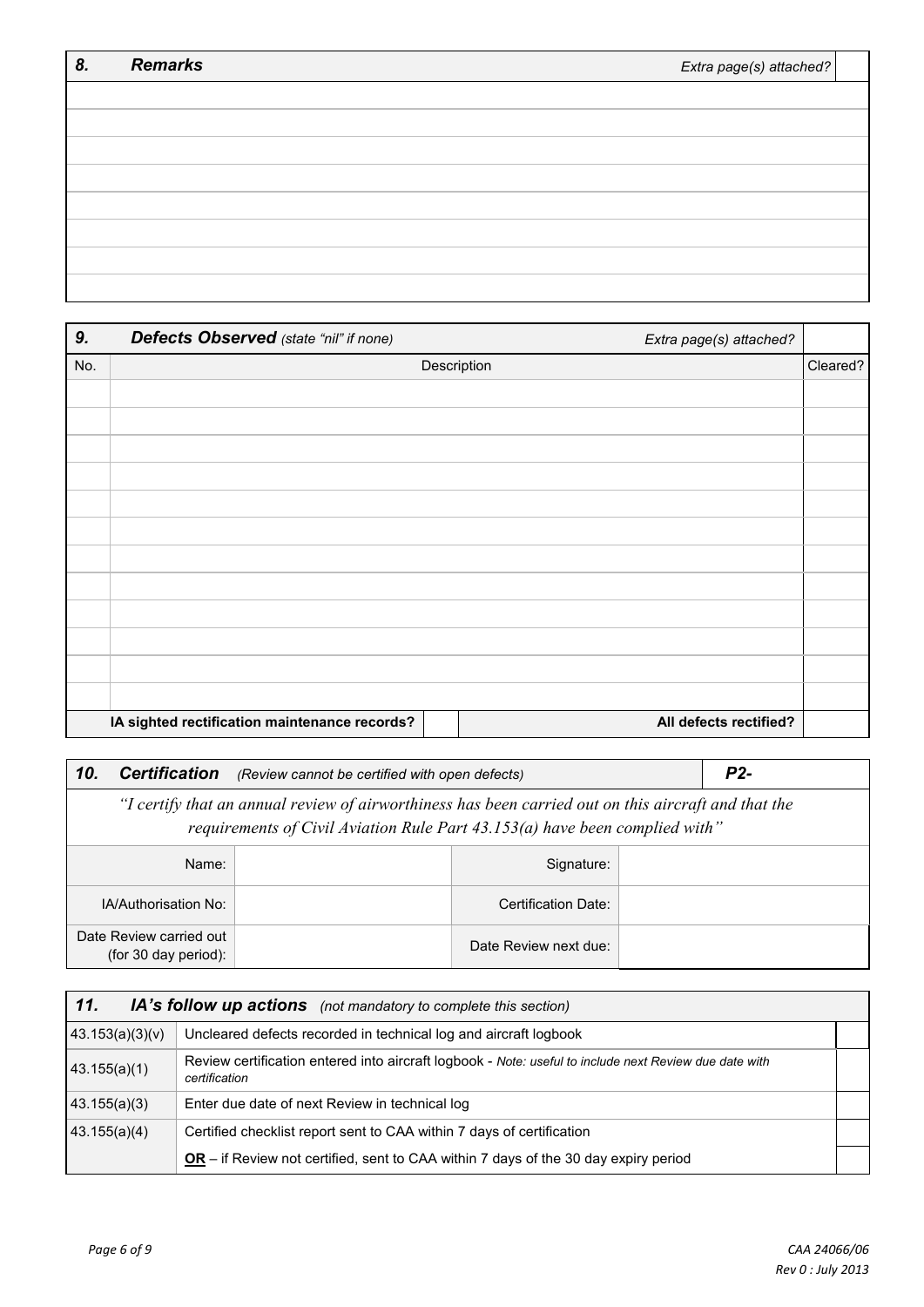| Send this completed report form to: |                              |                   |  |  |  |  |
|-------------------------------------|------------------------------|-------------------|--|--|--|--|
| <b>CASA PNG Airworthiness,</b>      | Email:                       | Fax: +675 3251789 |  |  |  |  |
| PO Box 1941, Boroko NCD, PNG        | airworthiness@casapng.gov.pg |                   |  |  |  |  |

| 12.  | <b>Part 91 Appendix A – Instrument and Equipment Specifications</b> |  |                                           |                                      |  |  |
|------|---------------------------------------------------------------------|--|-------------------------------------------|--------------------------------------|--|--|
| A.1  | Markings and placards                                               |  | A.14                                      | Emergency equipment                  |  |  |
| A.2  | Fuel and oil markings                                               |  | A.15                                      | Emergency locater transmitters       |  |  |
| A.3  | Seating                                                             |  | A.16                                      | Oxygen                               |  |  |
| A.4  | <b>Restraints</b>                                                   |  | A.17                                      | Passenger oxygen masks               |  |  |
| A.5  | Child restraint systems                                             |  | A.18                                      | Crew members on-demand oxygen masks  |  |  |
| A.6  | Aircraft lights                                                     |  | A.19                                      | Oxygen equipment                     |  |  |
| A.7  | Reserved                                                            |  | A.20                                      | Protective breathing equipment (PBE) |  |  |
| A.8  | Pressure altimeters                                                 |  | A.21                                      | Crew member portable PBE             |  |  |
| A.9  | Communication and navigation equipment                              |  | A.22                                      | Transponder equipment                |  |  |
| A.11 | Category II and III equipment                                       |  | A.23                                      | Altitude encoder equipment           |  |  |
| A.12 | First aid kits                                                      |  | A.24                                      | Altitude alerting system or device   |  |  |
| A.13 | Fire extinguishers                                                  |  | A.25 Parachute Assembly for Emergency Use |                                      |  |  |
| A.26 | <b>Glider Tow Lines</b>                                             |  |                                           |                                      |  |  |

| 13.<br><b>Part 135 Subpart F - Instruments and Equipment</b> |                               |  |         |                         |  |
|--------------------------------------------------------------|-------------------------------|--|---------|-------------------------|--|
| 135.361                                                      | Seating and restraints        |  | 135.357 | Instrument flight rules |  |
| 135.367                                                      | Additional attitude indicator |  |         |                         |  |
| 135.355                                                      | Night flight                  |  |         |                         |  |

| 14. | Reserved |  |  |
|-----|----------|--|--|
|     |          |  |  |
|     |          |  |  |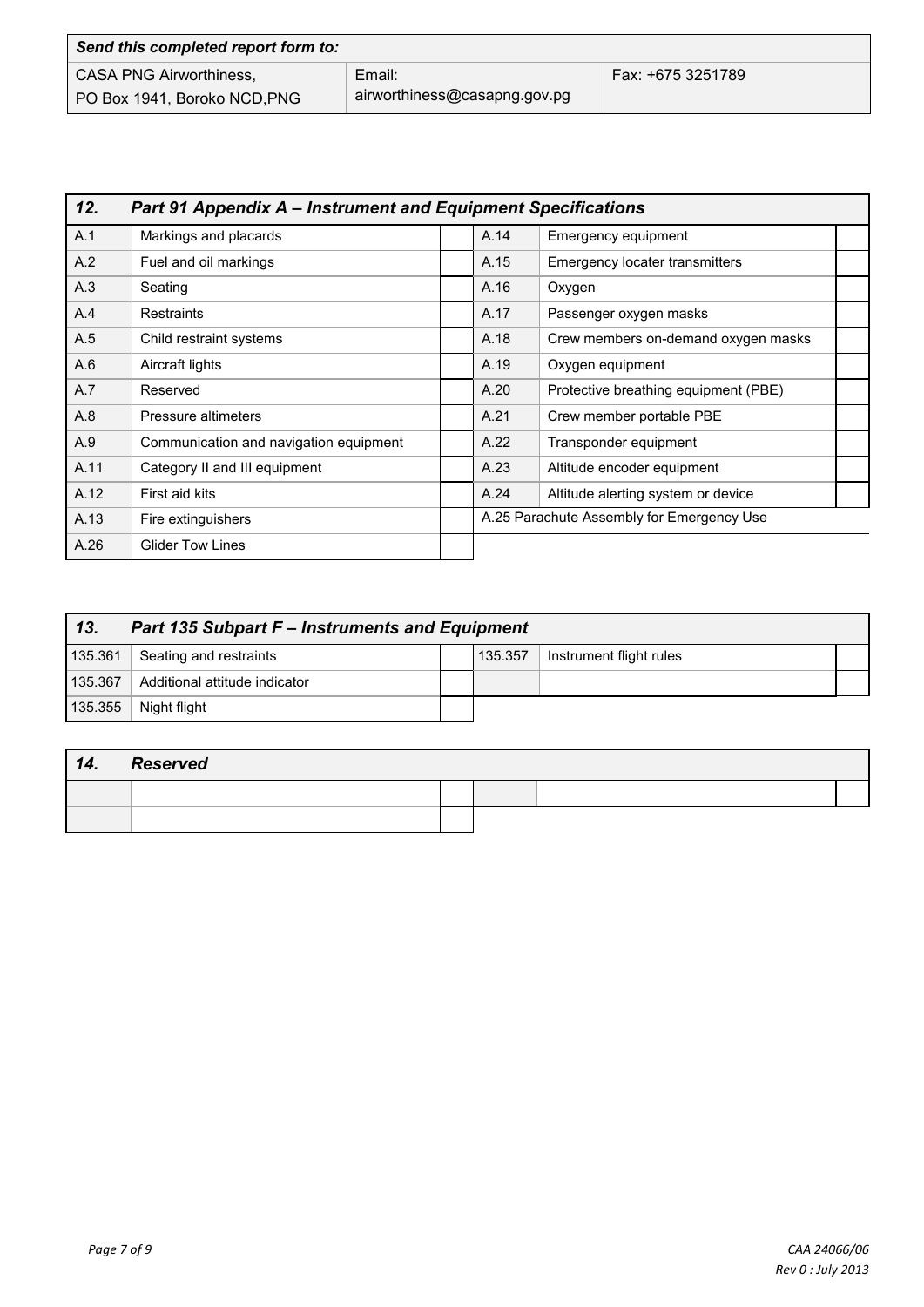## *Explanatory notes for completing the Aeroplane Review Checklist Report*

#### *General, for all sections:*

- enter a tick  $(v)$  or **Y** in the appropriate column to indicate that the aircraft meets the applicable CAR requirements, or
- enter N/A if the requirement is not applicable to the aircraft or operation, or
- enter a defect number and detail the applicable defect in section 9 beside a corresponding defect number.

#### *Section 1*

The type certificate data sheet that the aircraft was type accepted into Papua New Guinea under should be referred to. List the airframe, engine and propeller TCDS numbers and ensure that the aircraft conforms with its type certificate.

Automatic time in service recorder – enter details only when a time in service recorder is fitted.

Maintenance programme – refer 91.605(a) – the aircraft must be maintained to either an approved maintenance programme, the manufacturer's programme or an acceptable programme as applicable.

#### *Section 2*

IA should satisfy themselves that they have the latest manufacturer's flight manual and current CAA approved flight manual revision.

Flight manual supplements – a copy of all supplements applicable to the fitted aircraft equipment must be kept in the flight manual.

#### *Section 3*

Maintenance Logbooks and any alternative maintenance logbook must be acceptable to CAA.

L and R columns have been provided for twin engine aircraft. For single engine aircraft, use either column.

*Optional to complete listed individual CAA required inspections tick boxes* 

#### *Section 4*

Identify the airworthiness directive range for each type of component that has been recorded and certified. Also list any applicable AMOCs

Section 3 of this form also contains the check that the latest revision of each airworthiness directive has been recorded and certified in the appropriate logbooks.

The IA must check that the airworthiness directive record relates to the actual components fitted. Any airworthiness directives applicable to components replaced since the last Review must have been considered.

#### *Section 5*

List all modifications/repairs embodied since the last Review and check that any applicable conformity inspections have been carried out by an appropriately authorised person.

#### *Section 6*

*Optional to complete listed individual physical inspection tick boxes providing 6.1 box competed.*

It is recommended that the IA retains a list of sampled overhaul and finite lifed components checked.

#### *Section 7*

*Optional to complete listed individual required Instrument and Equipment tick boxes providing bottom box competed* Beside each item:

- enter a tick  $(v)$  or **Y** to indicate that the item is present and the condition of the item is satisfactory, or
- enter N/A if the requirement is not applicable to the aircraft or operation, or
- enter a defect number and detail the applicable defect in section 9 beside a corresponding defect number.

#### *Section 8*

List any appropriate remarks in this section, other than defects observed.

#### *Section 9*

All defects listed in this section will require a clearing maintenance action prior to further flight in accordance with the requirements of Part 91.603.

The IA must sight satisfactory certified maintenance entries for all defects prior to certifying the Review.

## *Section 10*

If completing this report electronically, state in the signature block "Certified in logbook"

## *Section 11*

This section is an optional administrative checklist for the IA.